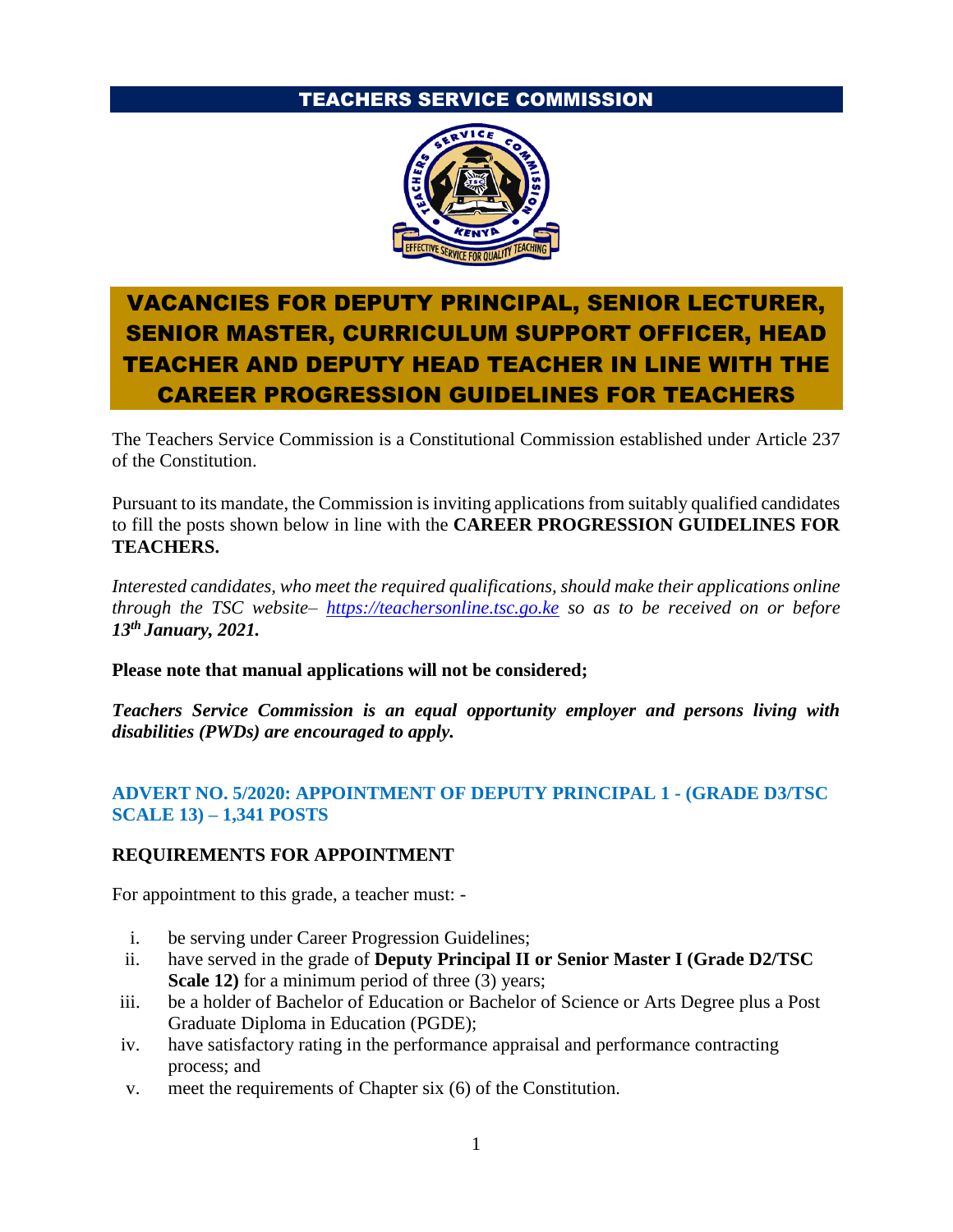**NB:** Masters Degree in a relevant area will be an added advantage *Applicants shall be required to upload the following documents during applications:*

- *a. Letter of appointment to the current grade.*
- *b. Letter of appointment/deployment to the current responsibility.*
- c. *Certificate of Good Conduct from Director of Criminal Investigations.*
- d. *Clearance Certificate by Higher Education Loans Board (HELB).*
- e. *Clearance Application from Ethics and Anti-Corruption Commission (EACC).*
- f. *Clearance Certificate from a Credit Reference Bureau.*
- g. *Tax Compliance Certificate from Kenya Revenue Authority (KRA)*

# **ADVERT NO. 6/2020: APPOINTMENT OF DEPUTY PRINCIPAL 1I - (GRADE D2/TSC SCALE 12) – 1,096 POSTS**

# **REQUIREMENTS FOR APPOINTMENT**

For appointment to this grade, a teacher must: -

- i. be serving under Career Progression Guidelines;
- ii. have served in the grade of **Deputy Principal III or Senior Master II (Grade D1/TSC Scale 11**) for a minimum period of three (3) years;
- iii. be a holder of Bachelor of Education or Bachelor of Science or Arts Degree plus a Post Graduate Diploma in Education (PGDE);
- iv. have satisfactory rating in the performance appraisal and performance contracting process; and
- v. meet the requirements of Chapter six (6) of the Constitution.

**NB:** Masters Degree in a relevant area will be an added advantage

#### *Applicants shall be required to upload the following documents during applications:*

- *a. Letter of appointment to the current grade.*
- *b. Letter of appointment/deployment to the current responsibility.*
- c. *Certificate of Good Conduct from Director of Criminal Investigations.*
- d. *Clearance Certificate by Higher Education Loans Board (HELB).*
- e. *Clearance Application from Ethics and Anti-Corruption Commission (EACC).*
- f. *Clearance Certificate from a Credit Reference Bureau.*
- g. *Tax Compliance Certificate from Kenya Revenue Authority (KRA)*

### **ADVERT NO. 7/2020: APPOINTMENT OF SENIOR LECTURER I - (GRADE D2/TSC SCALE 12) – 39 POSTS**

#### **REQUIREMENTS FOR APPOINTMENT**

For appointment to this grade, a teacher must: -

- i. be serving under Career Progression Guidelines;
- ii. have served in the grade of **Senior Lecturer II (Grade D1/TSC Scale 11)** for a minimum period of three (3) years;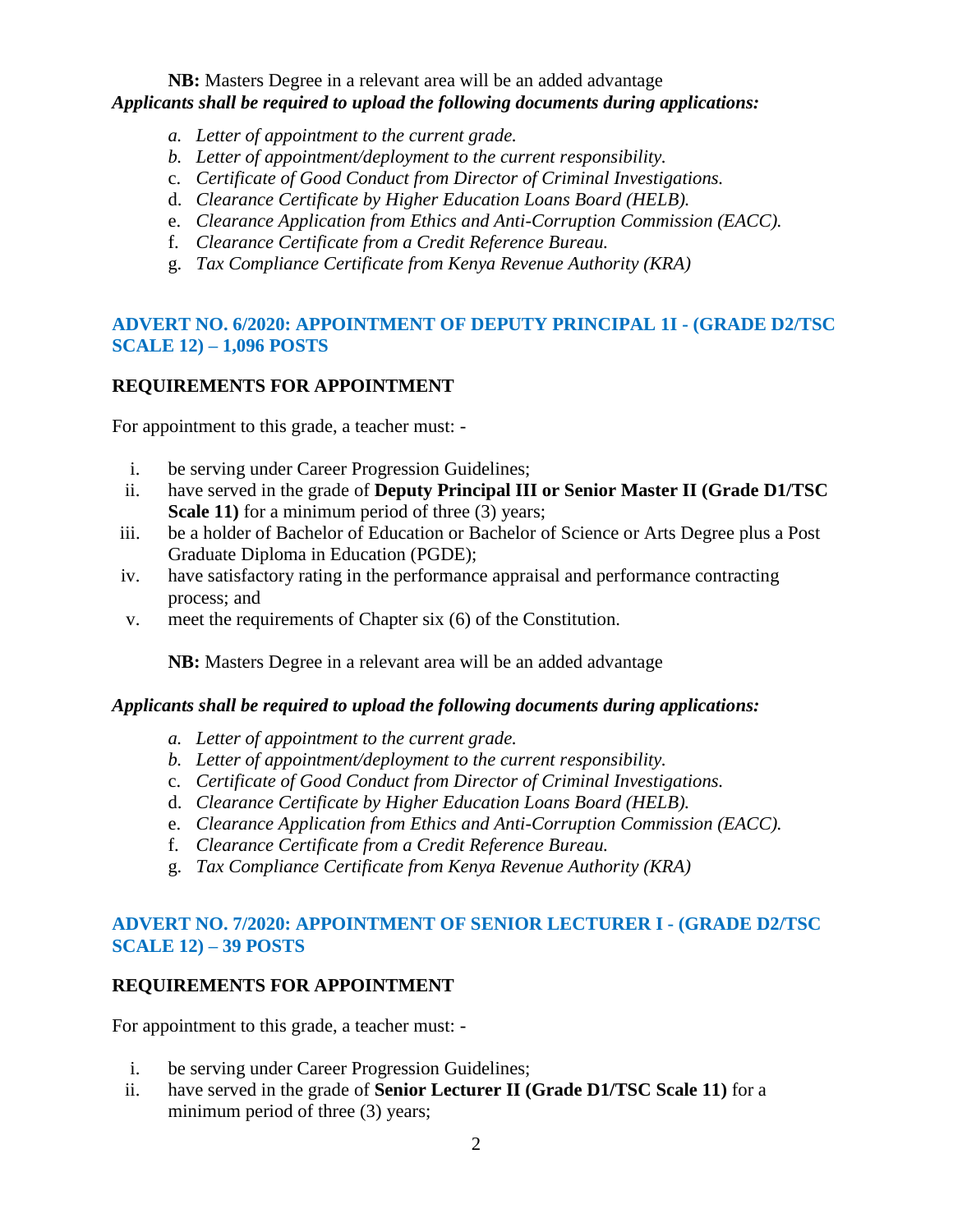- iii. be a holder of Bachelor of Education or Bachelor of Science or Arts Degree plus a Post Graduate Diploma in Education (PGDE);
- iv. have satisfactory rating in the performance appraisal and performance contracting process; and
- v. meet the requirements of Chapter six (6) of the Constitution.

**NB:** Masters Degree in a relevant area will be an added advantage

### *Applicants shall be required to upload the following documents during applications:*

- *a. Letter of appointment to the current grade.*
- *b. Letter of appointment/deployment to the current responsibility.*
- c. *Certificate of Good Conduct from Director of Criminal Investigations.*
- d. *Clearance Certificate by Higher Education Loans Board (HELB).*
- e. *Clearance Application from Ethics and Anti-Corruption Commission (EACC).*
- f. *Clearance Certificate from a Credit Reference Bureau.*
- g. *Tax Compliance Certificate from Kenya Revenue Authority (KRA)*

### **ADVERT NO. 8/2020: APPOINTMENT OF DEPUTY PRINCIPAL III - (GRADE D1/TSC SCALE 11) – 1,590 POSTS**

# **REQUIREMENTS FOR APPOINTMENT**

For appointment to this grade, a teacher must: -

- i. be serving under Career Progression Guidelines;
- ii. have served in the grade of **Senior Master III (Grade C5/TSC Scale 10)** for a minimum period of three (3) years;
- iii. be a holder of Bachelor of Education or Bachelor of Science or Arts Degree plus a Post Graduate Diploma in Education (PGDE);
- iv. have satisfactory rating in the performance appraisal and performance contracting process; and
- v. meet the requirements of Chapter six (6) of the Constitution.

**NB:** Masters Degree in a relevant area will be an added advantage

#### *Applicants shall be required to upload the following documents during applications:*

- *a. Letter of appointment to the current grade.*
- *b. Letter of appointment/deployment to the current responsibility.*
- c. *Certificate of Good Conduct from Director of Criminal Investigations.*
- d. *Clearance Certificate by Higher Education Loans Board (HELB).*
- e. *Clearance Application from Ethics and Anti-Corruption Commission (EACC).*
- f. *Clearance Certificate from a Credit Reference Bureau.*
- g. *Tax Compliance Certificate from Kenya Revenue Authority (KRA)*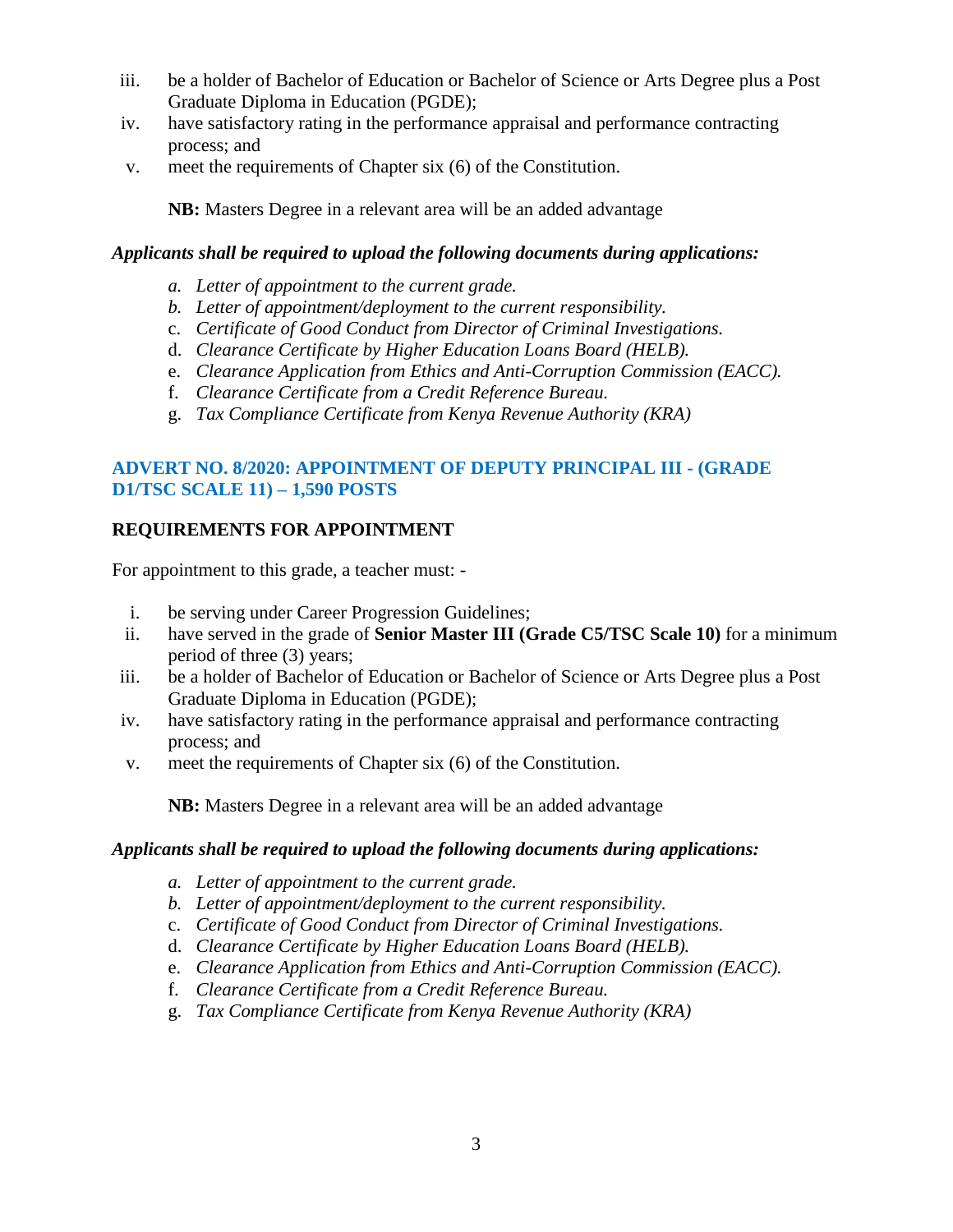### **ADVERT NO. 9/2020: APPOINTMENT OF CURRICULUM SUPPORT OFFICER II - (GRADE C5/TSC SCALE 10) – 209 POSTS**

### **REQUIREMENTS FOR APPOINTMENT**

For appointment to this grade, a teacher must: -

- i. be serving under Career Progression Guidelines;
- ii. have six (6) years' experience in the teaching service;
- iii. have served satisfactorily in **Grade C4/TSC Scale 9** for a minimum period of three (3) years;
- iv. be a holder of Bachelor of Education or Bachelor of Science or Arts Degree plus a Post Graduate Diploma in Education (PGDE);
- v. have satisfactory rating in the performance appraisal and performance contracting process; and
- vi. meet the requirements of Chapter six (6) of the Constitution.

**NB:** Masters Degree in a relevant area will be an added advantage

### *Applicants shall be required to upload the following documents during applications:*

- *a. Letter of appointment to the current grade.*
- *b. Letter of appointment/deployment to the current responsibility.*
- c. *Certificate of Good Conduct from Director of Criminal Investigations.*
- d. *Clearance Certificate by Higher Education Loans Board (HELB).*
- e. *Clearance Application from Ethics and Anti-Corruption Commission (EACC).*
- f. *Clearance Certificate from a Credit Reference Bureau.*
- g. *Tax Compliance Certificate from Kenya Revenue Authority (KRA)*

# **ADVERT NO. 10/2020: APPOINTMENT OF HEAD TEACHER - (GRADE C5/TSC SCALE 10) – 2,111 POSTS**

# **REQUIREMENTS FOR APPOINTMENT**

For appointment to this grade, a teacher must: -

- i. be serving under career progression guidelines;
- ii. have served in the grade of **Deputy Head Teacher II** (**Grade C4/T- Scale 9)** for a minimum period of **three (3)** years;
- iii. have served as **Deputy Head Teacher** for a minimum period of **three (3)** years;
- iv. have satisfactory rating in the performance appraisal; and
- v. meet the requirement of Chapter six (6) of the constitution;

**NB:** Bachelors Degree in a relevant area will be an added advantage

#### *Applicants shall be required to upload the following documents during applications:*

- *a. Letter of appointment to the current grade.*
- *b. Letter of appointment/deployment to the current responsibility.*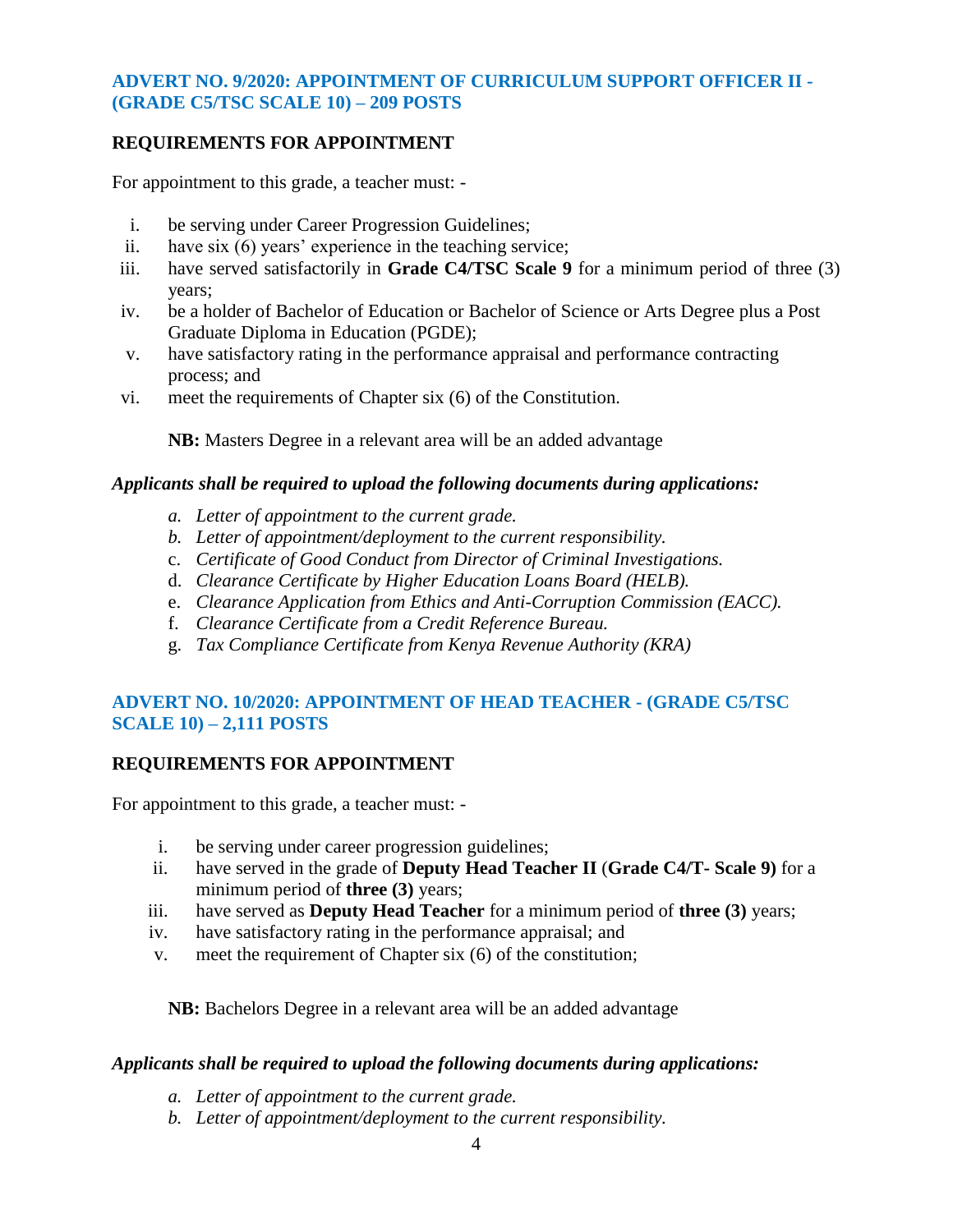- c. *Certificate of Good Conduct from Director of Criminal Investigations.*
- d. *Clearance Certificate by Higher Education Loans Board (HELB).*
- e. *Clearance Application from Ethics and Anti-Corruption Commission (EACC).*
- f. *Clearance Certificate from a Credit Reference Bureau.*
- g. *Tax Compliance Certificate from Kenya Revenue Authority (KRA)*

# **ADVERT NO. 11/2020: APPOINTMENT OF SENIOR MASTER IV - (GRADE C4/TSC SCALE 9) – 6,680 POSTS**

# **REQUIREMENTS FOR APPOINTMENT**

For appointment to this grade, a teacher must: -

- i. be serving under career progression guidelines;
- ii. have served in the grade of **Secondary Teacher I (Grade C3/T- Scale 8)** for a minimum period of **three (3)** years;
- iii. be a holder of Bachelor of Education or Bachelor of Science or Arts Degree plus a Post Graduate Diploma in Education (PGDE);
- iv. have satisfactory rating in the performance appraisal; and
- v. meet the requirement of Chapter six (6) of the constitution;

**NB:** Masters Degree in a relevant area will be an added advantage

#### *Applicants shall be required to upload the following documents during applications:*

- *a. Letter of appointment to the current grade.*
- *b. Letter of appointment/deployment to the current responsibility.*
- c. *Certificate of Good Conduct from Director of Criminal Investigations.*
- d. *Clearance Certificate by Higher Education Loans Board (HELB).*
- e. *Clearance Application from Ethics and Anti-Corruption Commission (EACC).*
- f. *Clearance Certificate from a Credit Reference Bureau.*
- g. *Tax Compliance Certificate from Kenya Revenue Authority (KRA)*

# **ADVERT NO. 12/2020: APPOINTMENT OF DEPUTY HEAD TEACHER II - (GRADE C4/TSC SCALE 9) – 1,765 POSTS**

# **REQUIREMENTS FOR APPOINTMENT**

For appointment to this grade, a teacher must: -

- i. be serving under career progression guidelines;
- ii. have served in the grade of **Senior Teacher I (Grade C3/T- Scale 8)** for a minimum period of **three (3) years**;
- iii. be currently serving as **Senior Teacher**;
- iv. have satisfactory rating in the performance appraisal; and
- v. meet the requirement of chapter six (6) of the constitution;

**NB:** Bachelors Degree in a relevant area will be an added advantage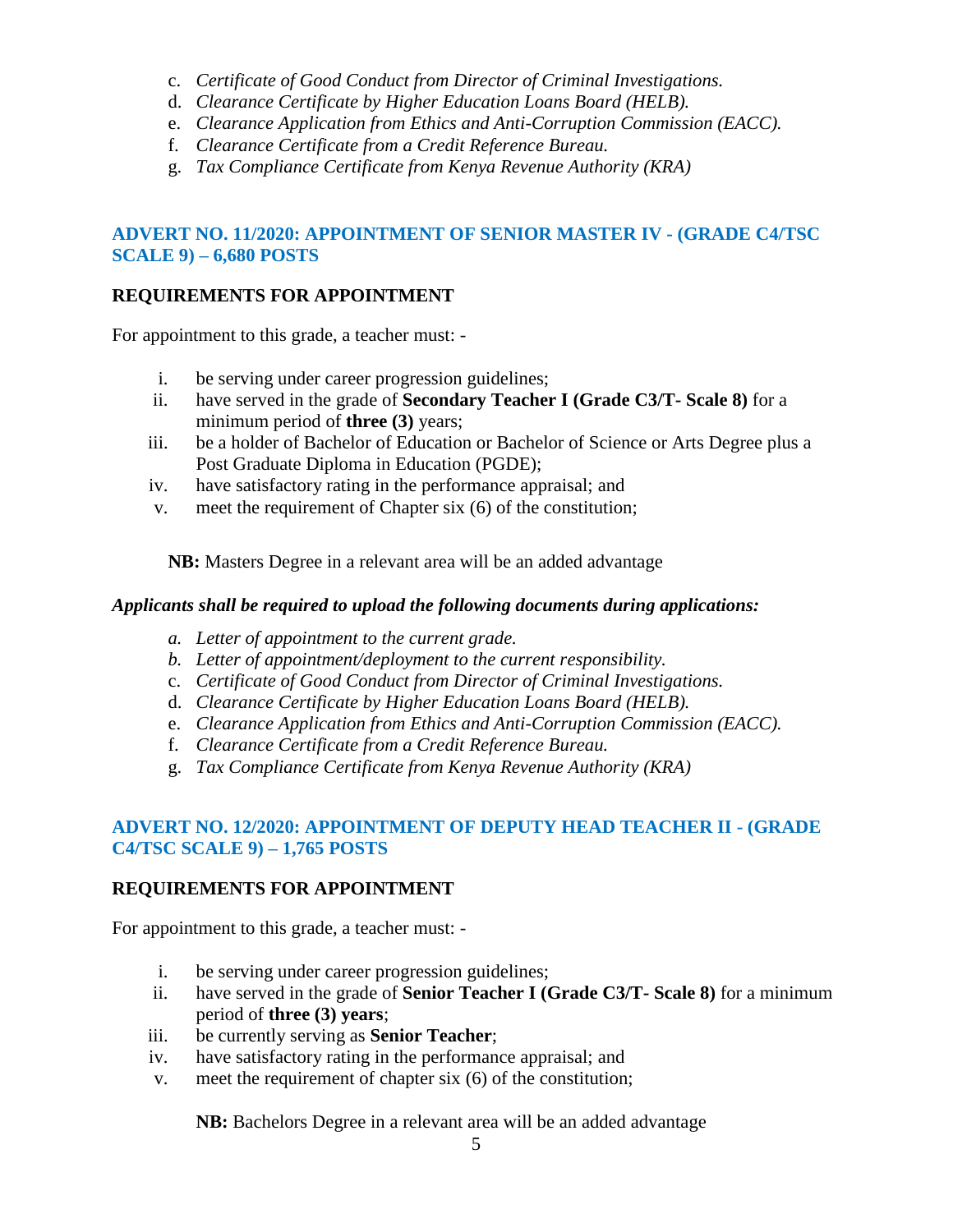#### *Applicants shall be required to upload the following documents during applications:*

- *a. Letter of appointment to the current grade.*
- *b. Letter of appointment/deployment to the current responsibility.*
- c. *Certificate of Good Conduct from Director of Criminal Investigations.*
- d. *Clearance Certificate by Higher Education Loans Board (HELB).*
- e. *Clearance Application from Ethics and Anti-Corruption Commission (EACC).*
- f. *Clearance Certificate from a Credit Reference Bureau.*
- g. *Tax Compliance Certificate from Kenya Revenue Authority (KRA)*

# **ADVERT NO. 13/2020: APPOINTMENT OF SENIOR LECTURER IV - (GRADE C4/TSC SCALE 9) – 45 POSTS**

# **REQUIREMENTS FOR APPOINTMENT**

For appointment to this grade, a teacher must: -

- i. be serving under career progression guidelines;
- ii. have served in the grade of **Lecturer I (Grade C3/T- Scale 8)** for a minimum period of **three (3) years**;
- iii. be a holder of Bachelor of Education or Bachelor of Science or Arts Degree plus a Post Graduate Diploma in Education (PGDE);
- iv. have satisfactory rating in the performance appraisal; and
- v. meet the requirement of chapter six (6) of the constitution;

**NB:** Masters Degree in a relevant area will be an added advantage

#### *Applicants shall be required to upload the following documents during applications:*

- *a. Letter of appointment to the current grade.*
- *b. Letter of appointment/deployment to the current responsibility.*
- c. *Certificate of Good Conduct from Director of Criminal Investigations.*
- d. *Clearance Certificate by Higher Education Loans Board (HELB).*
- e. *Clearance Application from Ethics and Anti-Corruption Commission (EACC).*
- f. *Clearance Certificate from a Credit Reference Bureau.*
- g. *Tax Compliance Certificate from Kenya Revenue Authority (KRA)*

# **ADVERT NO. 14/2020: APPOINTMENT OF SENIOR MASTER IV (C4/T-SCALE 9) – 350 POSTS**

# **REQUIREMENTS FOR APPOINTMENT**

To qualify for appointment to this grade, a teacher must: -

- i. be serving under Career Progression Guidelines;
- ii. have been assigned to perform the duties of **Deputy Principal** before 30<sup>th</sup> June, 2017 and was converted to **T-Scale 8 (C3)** with effect from **1 st July, 2017**;
- iii. have obtained a satisfactory rating in the performance appraisal process;